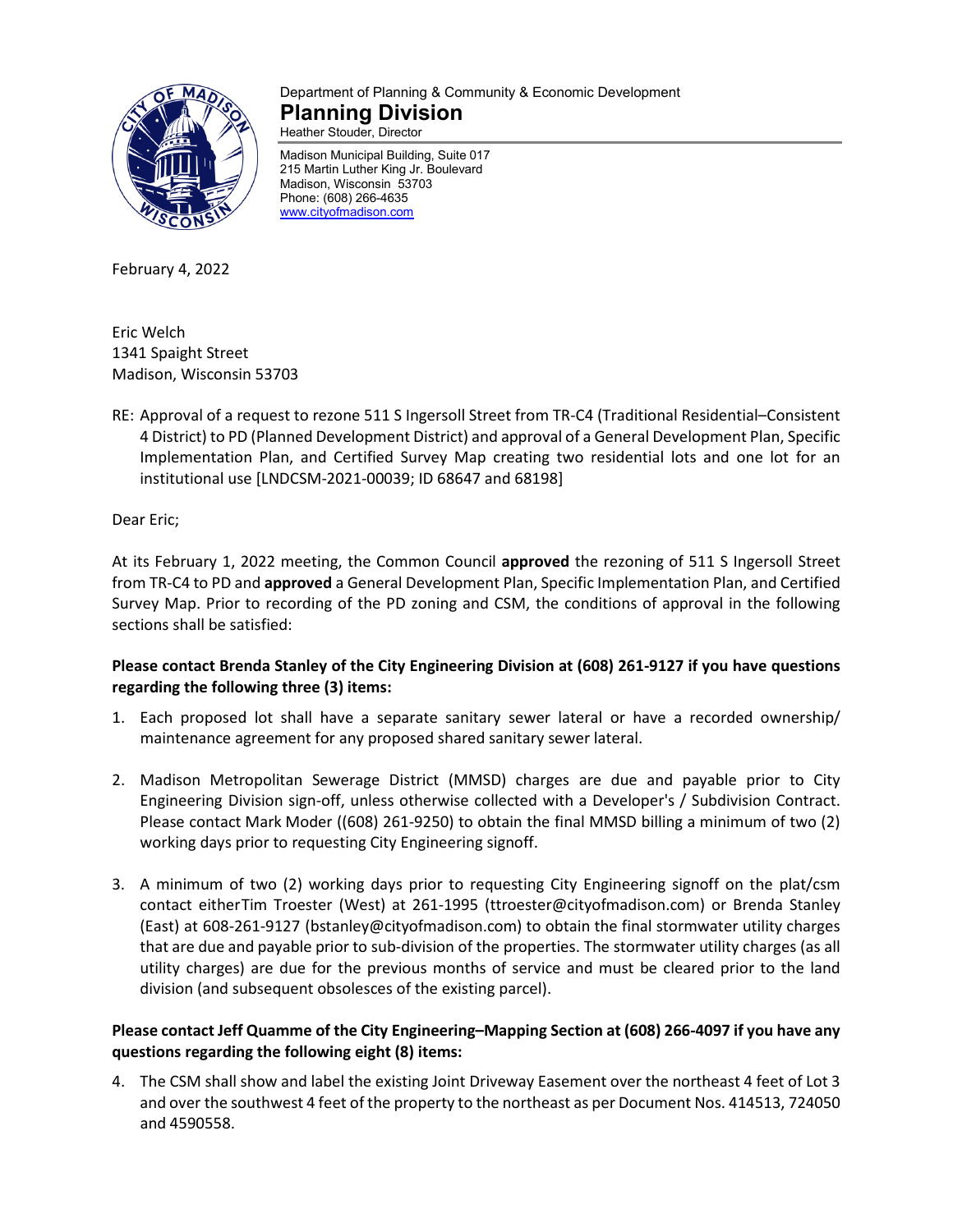- 5. It appears as pedestrian access will be over a part of Lot 2 for the ramp located on Lot 1. If so, immediately after the CSM has been recorded a pedestrian access easement / agreement shall be recorded and a recorded copy provided.
- 6. Wisconsin Administrative Code A-E 7.08 identifies when Public Land System (PLS) tie sheets must be filed with the Dane County Surveyor's office. The developer's surveyor and/or the applicant must submit copies of required tie sheets or monument condition reports (with current tie sheet attached) for all monuments, including center of sections of record, used in this survey, to Jeff Quamme, City Engineering (jrquamme@cityofmadison.com).
- 7. Prior to City Engineering Division final sign-off by main office for CSMs, the final CSM submitted by email transmittal in PDF format must be to Jeff Quamme, Engineering Land Records Coordinator [\(jrquamme@cityofmadison.com\)](mailto:jrquamme@cityofmadison.com), for final technical review and approval. This submittal must occur a minimum of two working days prior to final City Engineering Division sign-off.
- 8. Provide a bearing on the northeast line of Lot 2.
- 9. Correct the document number for Farwell's Replat to Document No. 106.
- 10. Correct the overall quarter line distance to 2629.61 per measured coordinates. Adjust any ties to the CSM accordingly.
- 11. The applicant shall submit to Jeff Quamme, prior to final Engineering sign-off of the subject CSM, one (1) digital CADD drawing in a format compatible with AutoCAD. The digital CADD file(s) shall be referenced to the Dane County Coordinate System and shall contain, at minimum, the list of items stated below, each on a separate layer/level name. The line work shall be void of gaps and overlaps and match the final recorded CSM: right of way lines (public and private); lot lines; lot numbers; lot/plat dimensions; street names, and; easement lines (including wetland and floodplain boundaries).

\*This transmittal is a separate requirement than the required submittals to Engineering Streets Section for design purposes. The Developer/Surveyor shall submit new updated final plat, electronic data and a written notification to Engineering Mapping for any changes to the plat which occur subsequent to any submittal.

### **Please contact Sean Malloy of the Traffic Engineering Division at (608) 266-5987 if you have any questions regarding the following item:**

12. The applicant shall provide a recorded copy of any joint driveway ingress/egress and crossing easements and shall be noted on face of plan.

### **Please contact Jacob Moskowitz, Assistant Zoning Administrator, at (608) 266-4450 if you have any questions regarding the following item:**

13. Work with Planning and Zoning staff to finalize the PD (GDP-SIP) zoning text for the project.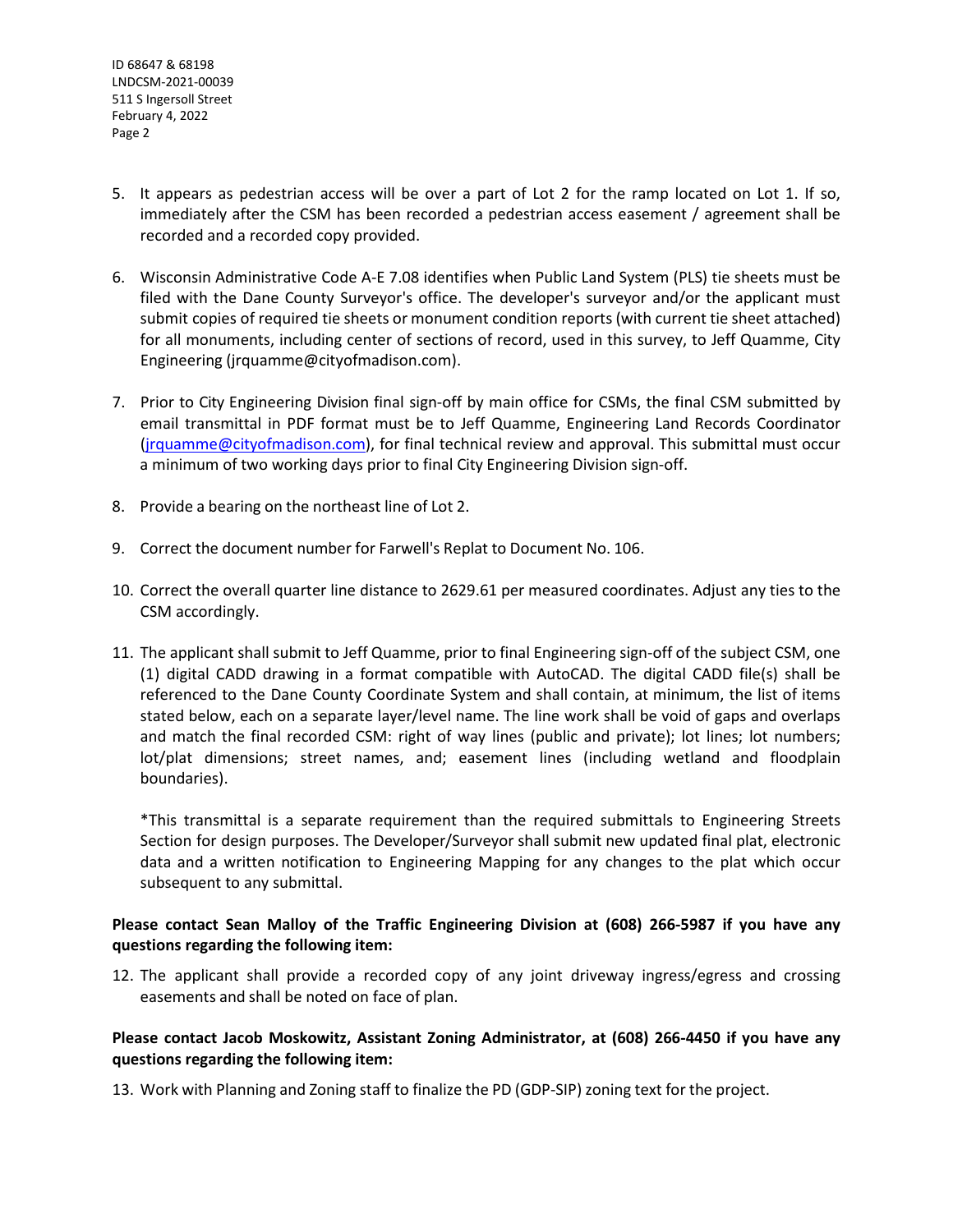#### **Please contact Bill Sullivan of the Madison Fire Department at (608) 261-9658 if you have any questions regarding the following item:**

14. The proposed property line between Lot 1 and Lot 2 shall not create a Building Code violation as it relates to fire separation distances. Confirm/construct the wall of the existing garage shown on Lot 1 to the required fire rated walls and limit of openings.

### **Please contact Kathleen Kane of the Parks Division at (608) 261-9671 if you have any questions regarding the following item:**

15. Park Impact Fees (comprised of the Park Infrastructure Impact Fee, per MGO Sec. 20.08(2)) will be required for all new residential development associated with this project. The following note should be included on the CSM: "Lots within this subdivision are subject to impact fees that are due and payable at the time building permit(s) are issued."

#### **Please contact Jeff Belshaw of the Madison Water Utility at (608) 261-9835 if you have any questions regarding the following item:**

16. Upon development, a separate water service lateral and water meter will be required to serve each parcel. The water laterals shall be directly connected to the public water main with the shut-off valve located in the public right of way (per PSC 185.52 (2)). A water lateral is not required if the parcel remains undeveloped.

### **Please contact Heidi Radlinger of the Office of Real Estate Services at (608) 266-6558 if you have any questions regarding the following nine (9) items:**

- 17. Prior to final approval sign-off by the Office of Real Estate Services ("ORES"), the Owner's Certificate(s) on the CSM shall be executed by all parties of interest having the legal authority to do so, pursuant to Wis. Stats. 236.21(2)(a). Said parties shall provide documentation of legal signing authority to the notary or authentication attorney at the time of execution. The title of each certificate shall be consistent with the ownership interest(s) reported in the most recent title report. When possible, the executed original hard stock recordable CSM shall be presented at the time of Office of Real Estate Services (ORES) approval sign-off. If not, the City and the Register of Deeds are now accepting electronic signatures. A PDF of the CSM containing electronic signatures shall be provided to ORES to obtain approval sign-off.
- 18. A Certificate of Mortgagee for Bank of Sun Prairie needed as referenced in title commitment.
- 19. If a mortgage or other financial instrument is reported in record title, but has been satisfied or no longer encumbers the lands or ownership within the CSM boundary, a copy of a recorded satisfaction or release document for said instrument shall be provided prior to CSM approval sign-off.
- 20. If any portion of the lands within the CSM boundary are subject to an Option to Purchase or other Option interest please include a Certificate of Consent for the option holder and executed prior to CSM sign-off.
- 21. A Consent of Lessee certificate shall be included on the CSM for all tenant interests in excess of one year, recorded or unrecorded, and executed prior to CSM sign-off.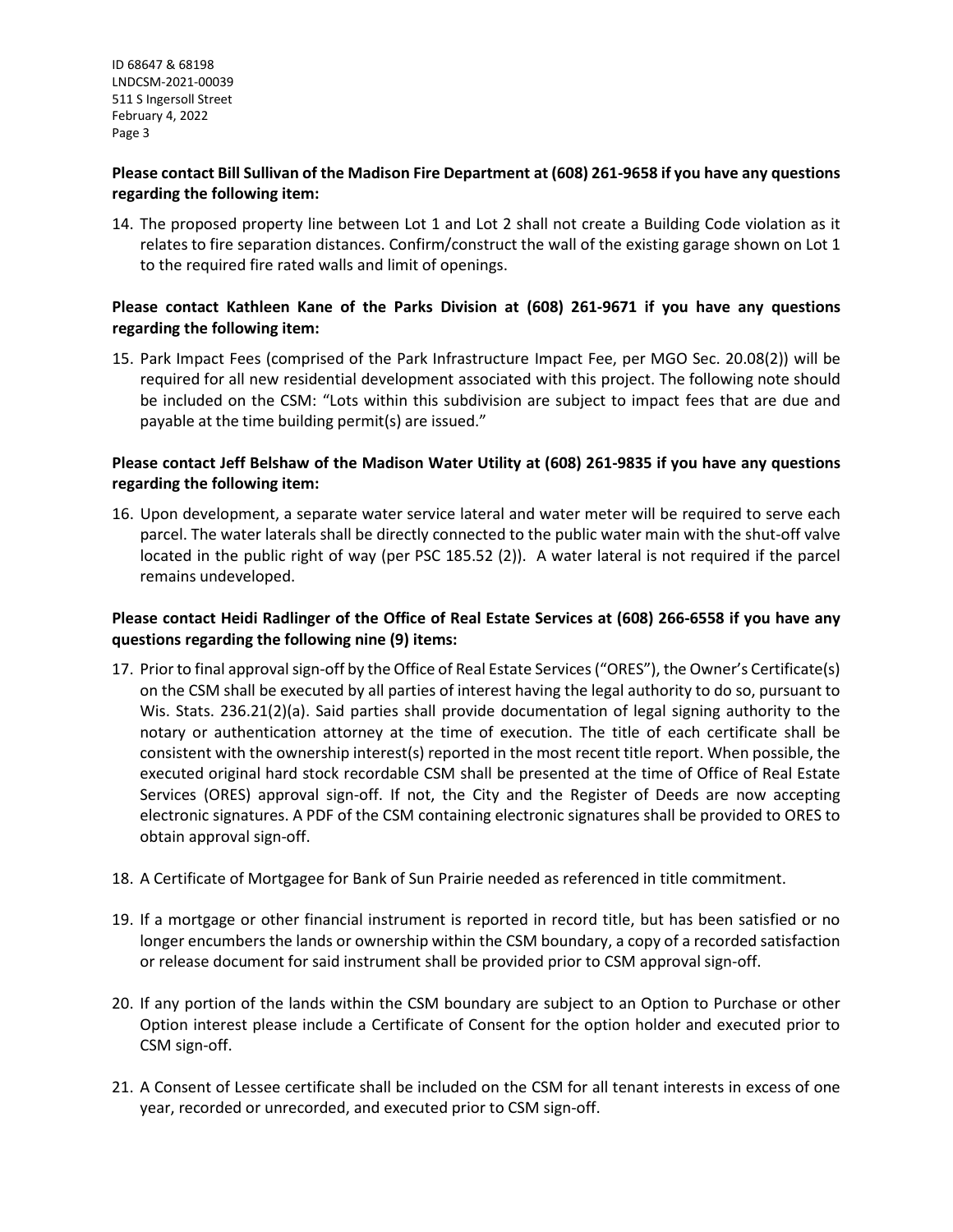- 22. 2021 real estate taxes are owed for the subject property. Per 236.21(3) Wis. Stats. and MGO Section  $16.23(5)(g)(1)$ , the property owner shall pay all real estate taxes that are accrued or delinquent for the subject property prior to CSM recording. Receipts from the City of Madison Treasurer are to be provided before or at the time of sign-off. Payment is made to: City of Madison Treasurer; 210 Martin Luther King, Jr. Blvd.; Madison, WI 53701.
- 23. There are special assessments reported on the subject parcel(s). Special assessments shall be paid in full pursuant to MGO Section 16.23(5)(g)1.
- 24. Pursuant to MGO Section  $16.23(5)(g)(4)$ , the owner shall furnish an updated title report to Heidi Radlinger, as well as the survey firm preparing the proposed CSM. The report shall search the period subsequent to the date of the initial title report submitted with the CSM application and include all associated documents that have been recorded since the initial title report. A title commitment may be provided, but will be considered only as supplementary information to the title report update. The surveyor shall update the CSM with the most recent information reported in the title update. ORES reserves the right to impose additional conditions of approval in the event the title update contains changes that warrant revisions to the CSM.
- 25. The owner shall email the document number of the recorded CSM to Heidi Radlinger as soon as the recording information is available.

#### **Please contact my office at (608) 261-9632 if you have any questions regarding the following item:**

26. The applicant shall work with Planning and Zoning staff on the final form and contents of the zoning text prior to final approval and recording of the PD zoning and Certified Survey Map. The final zoning text shall include the final design review process recommended by the Urban Design Commission on December 15, 2021.

### **Specific questions regarding the comments or conditions contained in this letter should be directed to the commenting agency.**

#### **Please now follow the procedures listed below for obtaining final approvals for your project:**

- 1. In order to commence the process for obtaining the necessary City signatures on the Certified Survey Map, the applicant shall resubmit a PDF copy of the Planned Development zoning materials, the revised CSM, updated title report, and any other materials required by reviewing agencies to the reviewing planner. The reviewing planner will share the updated materials with the relevant commenting City agencies for them to verify that their conditions have been satisfied.
- 2. City Agencies who submitted conditions of approval will review your revised plans and CSM to verify that their conditions, along with any applicable requirements, have been satisfied.
- 3. Once agencies have determined that the final PD materials are ready for recording, the Zoning Administrator shall record them with the Dane County Register of Deeds Office. The applicant is responsible for providing the recording fee. The recorded originals will be returned to the applicant,